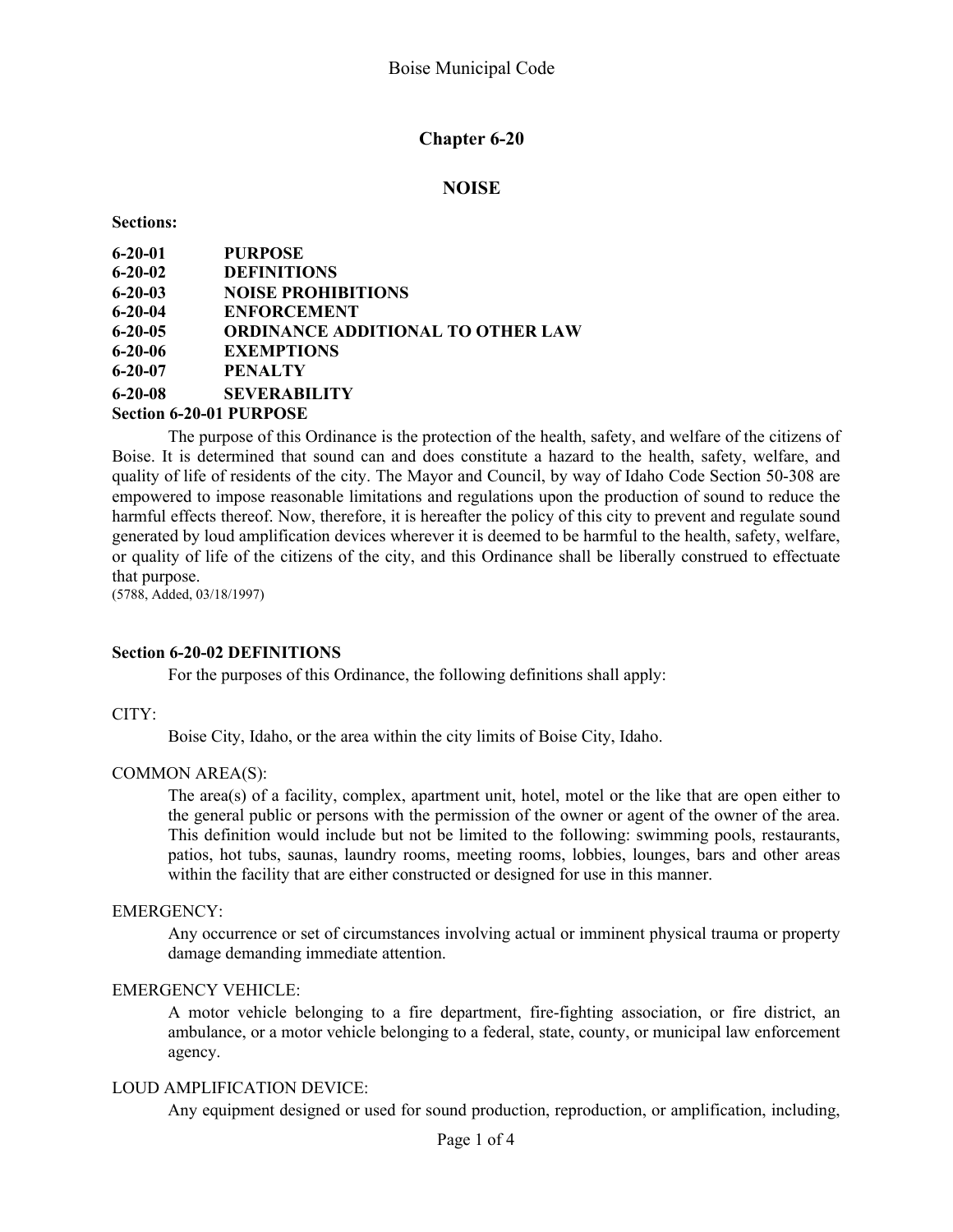# Boise Municipal Code

but not limited to any radio, television, phonograph, musical instrument, stereo, tape player, compact disc player, loud speaker, public address (P.A.) system, sound amplifier, or comparable sound broadcasting device.

#### PERSON:

Any individual, association, organization, or entity having a legally recognized existence, whether public or private.

## PLACE OF RESIDENCE:

Any building or portion thereof adapted or used and intended for the overnight accommodation of persons. In the event the building is used for multiple individual units (i.e. apartment, condominium, hotel, motel, duplex, triplex, etc.) each individual unit shall be considered a separate residence for the purposes of this ordinance.

## PLAINLY AUDIBLE:

Sound for which the information content is clearly communicated to the listener, including, but not limited to understandable spoken speech, comprehension of whether a voice is raised or normal, comprehensible musical rhythms, melody, or instrumentation, and the source of which is identifiable to the listener.

(5788, Added, 03/18/1997)

## **Section 6-20-03 NOISE PROHIBITIONS**

It shall be unlawful for any person to operate or permit the operation of any loud amplification device in such a manner that the sound therefrom:

A. is plainly audible within any place of residence not the source of the sound, or,

B. is plainly audible upon a public right-of-way or street at a distance of one hundred (100) feet or more from the source of such sound.

(5788, Added, 03/18/1997)

## **Section 6-20-04 ENFORCEMENT**

- A. Peace officer citation. Any Boise City peace officer or person empowered to enforce this provision of the Boise City Code is authorized to issue a uniform citation upon his own observation of a violation without the necessity of a citizen complainant's signature on said citation. By signing the citation officer or person is certifying that he has reasonable grounds to believe that the person cited committed the offense contrary to law.
- B. Citizen citation. A uniform citation may also be signed by any citizen or person in whose presence an alleged violation of this Ordinance occurred and be witnessed by a Boise City peace officer or person empowered to enforce this provision of the Boise City Code whose name shall be endorsed on the citation.

(5788, Added, 03/18/1997)

# **Section 6-20-05 ORDINANCE ADDITIONAL TO OTHER LAW**

The provisions of this Ordinance shall be cumulative and nonexclusive and shall not affect any other claim, cause of action, or remedy; nor, unless specifically provided, shall it be deemed to repeal,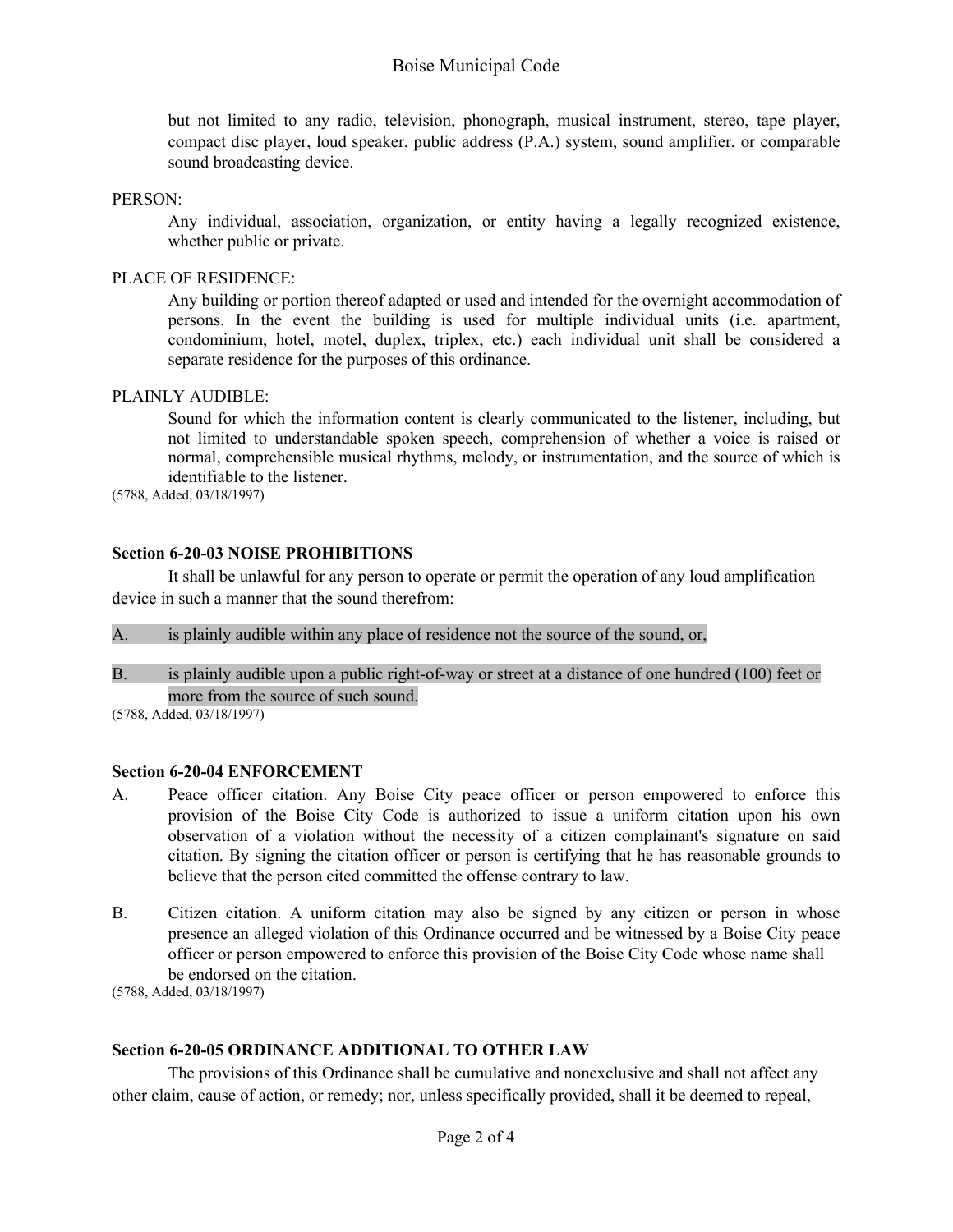amend, or modify any law, ordinance, or regulation relating to noise or sound, but shall be deemed additional to existing legislation and common law on such subject. (5788, Added, 03/18/1997)

## **Section 6-20-06 EXEMPTIONS**

The following sounds are exempted from the provisions of this Ordinance:

- A. Sounds caused by any emergency vehicle or personnel when responding to an emergency call or acting in time of emergency.
- B. Sounds caused by activities upon any outdoor municipal, school, religious, or publicly owned property or facility, provided that such activities has been authorized by the owner of such property or facility or its agent.
- C. Sounds caused by parades, fireworks displays, or any other event for which a permit for that type of activity is required and has been obtained from the authorized governmental entity within such hours as may be imposed as a condition for the issuance of said permit.
- D. Sounds caused by locomotives or other railroad equipment.
- E. Sounds caused by burglar alarms that are not in violation of Boise City Code.
- F. Sounds caused by safety warning devices required by law.
- G. Sounds caused by devices approved for use within the confines of the particular zoning designation that the device is located or pursuant to a conditional use permit (i.e. drive-thru window speakers, car lot p.a. systems).
- H. Sounds emanating from devices used within the common areas of a multi-unit facility whose use has been approved by the owners or management of the facility. Said use must be in compliance with any regulations imposed by the owners or management of the facility to be exempt under this ordinance. This exemption only applies in relation to other units within the same facility.

(5788, Added, 03/18/1997)

## **Section 6-20-07 PENALTY**

Any person who shall violate any of the terms or provisions of this Ordinance shall be guilty of an infraction and shall be punishable by a fine of One Hundred Dollars (\$100.00) excluding court costs and fees. There is no right to a trial by jury of a citation or complaint for an infraction and such trials shall be held before the court without a jury.

(5788, Added, 03/18/1997)

## **Section 6-20-08 SEVERABILITY**

If any provision or section of this Ordinance shall be held to be invalid by a court of competent jurisdiction, then such provision or section shall be considered separately and apart from the remaining provisions or sections of this Ordinance, which shall remain in full force and effect. (5788, Added, 03/18/1997)